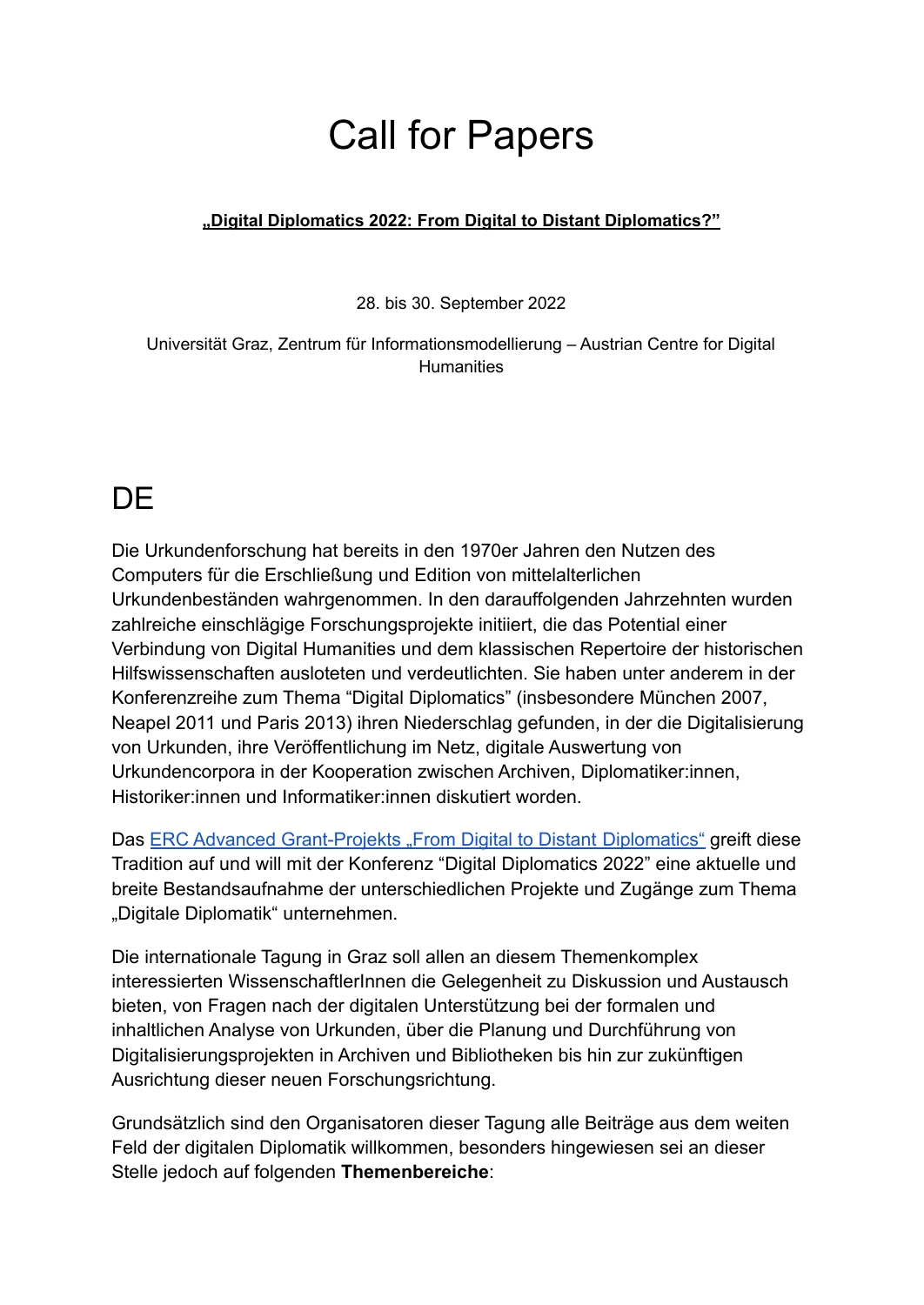- Digitalisierung und Webpräsenz von Urkundencorpora
- digitale Edition von Urkunden
- Der Nutzen von digitalen Bildern für die Diplomatik, insbesondere zur Erforschung von graphischen Symbolen, Layout, Beglaubigung und Paläographie
- Computer Vision mit mittelalterlichen und frühneuzeitlichen Urkunden
- Machine Learning und digitale Diplomatik
- Computerlinguistische und stilometrische Auswertung von Urkunden
- Das Problem der Masse, z.B. die digitale Diplomatik und das spätmittelalterliche Urkundenwesen
- Fortgeschrittene statistische Methoden in der Diplomatik
- Digitale Sphragistik
- Digitale Diplomatik in der universitären Lehre
- Neue diplomatische Erkenntnisse, die mit digitalen Methoden gewonnen worden sind
- Wie unterstützen digitale Methoden die Öffnung der Diplomatik für andere Disziplinen?
- Die Zukunft der digitalen Diplomatik

Beitragsvorschläge für **Poster** oder **Vorträge** (Proposal von mindestens 500, maximal 750 Wörtern mit bibliographischen angaben sowie kurzen biographische Angaben der Autor:innen) nehmen wir gerne per E-Mail entgegen unter:

### [didip@uni-graz.at](mailto:didip@uni-graz.at)

Der Konferenzausschuss besteht aus Georg Vogeler (Vorsitz), Daniel Luger, Tamas Kovacs und Anguelos Nicolaou. Er wird über die Annahme des Vorschlags in Absprache mit dem [wissenschaftlichen Beirat des ERC-Projekts](https://didip.hypotheses.org/the-team) DiDip entscheiden.

### **Deadline für Abstracts**: 3.7.2022

Im Falle einer Einladung zum Vortrag können die Organisatoren der Beiträge zu den Reise- und Unterbringungskosten leisten. Bitte geben Sie bei der Bewerbung eine Schätzung des Unterstützungsbedarfs an.

Die Vorträge sollen 20 Minuten Redezeit nicht überschreiten, sie können auf Deutsch, Englisch, Französisch oder Italienisch gehalten werden.

Es ist geplant, die verschriftlichten Fassungen der Tagungsbeiträge im Rahmen der seit 1956 jährlich erscheinenden Fachzeitschrift "Archiv für Diplomatik, Schriftgeschichte, Siegel- und Wappenkunde" (AfD) im Single-Blind-Review-Verfahren zu publizieren. Die schriftliche Fassung der Beiträge sollte bis Ende 2022 vorliegen.

### **Weitere Informationen unter:** <https://didip.hypotheses.org/conference-2022>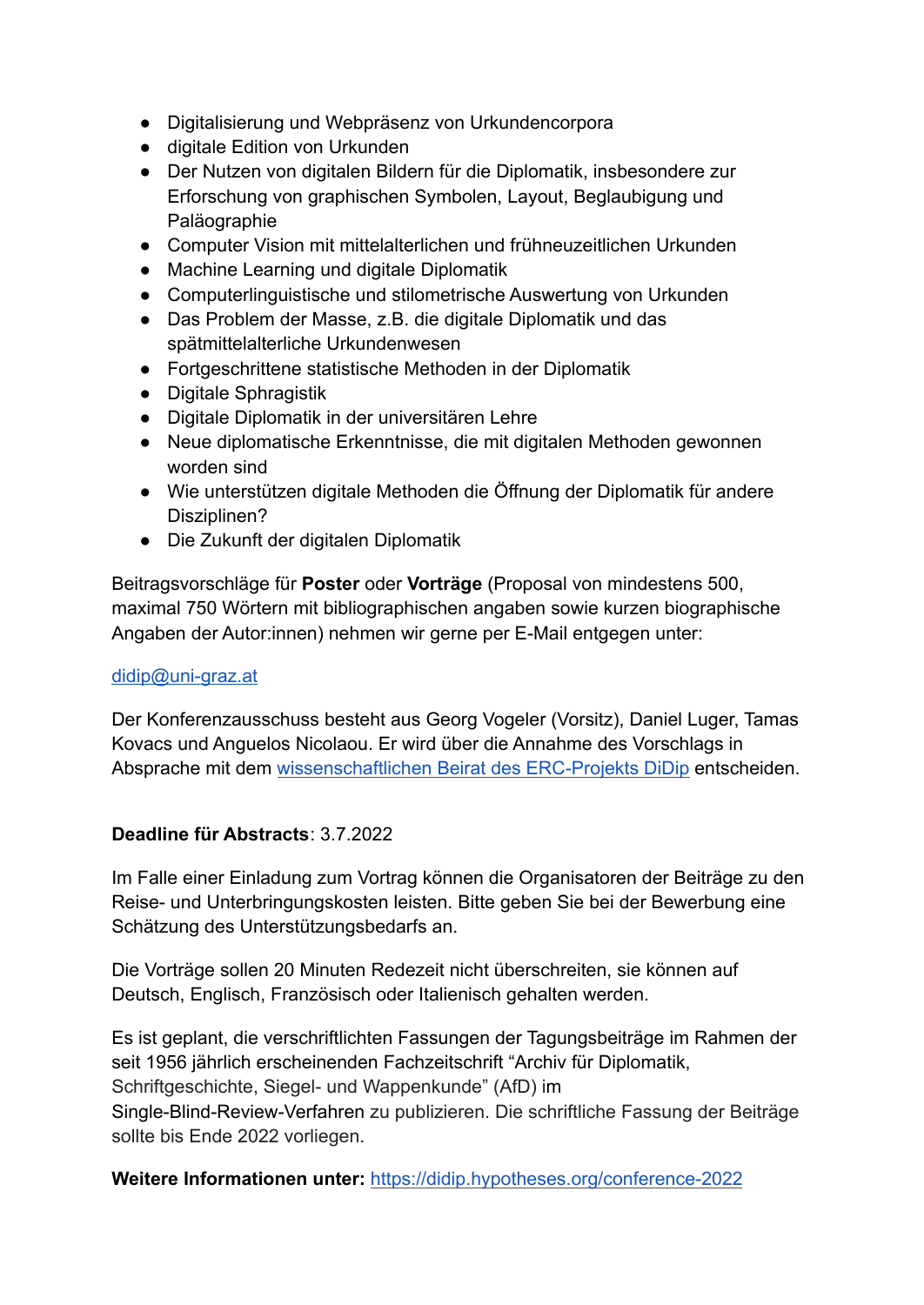### EN

As early as the 1970s, diplomatics, i.e. research on mediaeval documents, noticed the benefits of the computer for the indexing and editing of mediaeval charter collections. In the following decades, numerous relevant research projects were initiated that explored and clarified the potential of a connection between digital humanities and the methods of historical auxiliary sciences. They have found expression in the series of conferences on the topic of "Digital Diplomatics" (in particular Munich 2007, Naples 2011 and Paris 2013), in which the digitisation of charters, their publication on the web, and the digital analysis of document corpora in cooperation between archives, diplomatics, historians and computer scientists were discussed.

The ERC Advanced Grant project "From Digital to Distant [Diplomatics"](https://didip.eu) takes up this tradition and wants to take stock of the different projects and approaches to the topic of "digital diplomatics" with the conference "Digital Diplomatics 2022".

The international conference in Graz is intended to offer all scholars interested in this complex of topics the opportunity for discussion and exchange, from questions about digital support in the formal and content analysis of documents, to the planning and implementation of digitisation projects in archives and libraries, to the future direction of this new research field.

In principle, the organisers of this conference welcome all contributions from the broad field of digital diplomatics, but would like to draw particular attention to the following topics:

- digitisation and web presence of document corpora
- digital edition of charters
- the usefulness of digital images for diplomatics, especially for the study of graphic symbols, layout, authentication and palaeography
- Computer vision with mediaeval and early modern charters
- Machine learning and digital diplomatics
- Computer linguistic and stylometric analysis of charter texts
- The problem of mass, e.g. digital diplomatics and late mediaeval charters
- Advanced statistical methods in diplomatics
- Digital sphragistics
- Digital diplomatics in university teaching
- New diplomatic insights gained with digital methods
- How can diplomatics open to other disciplines by digital means?
- The future of digital diplomatics

Proposals for **posters** or **talks** (minimum 500, maximum 750 words with bibliographical references and short biographical information on the authors) are welcome by e-mail at: [didip@uni-graz.at](mailto:didip@uni-graz.at) The conference committee consists of Georg Vogeler (chair), Tamas Kovacs, Daniel Luger, and Anguelos Nicolaou. It will decide on acceptance of the proposals in consultation with the [scientific](https://didip.hypotheses.org/the-team) advisory board of the ERC project DiDip.

#### **Deadline for abstracts: 3rd July 2022**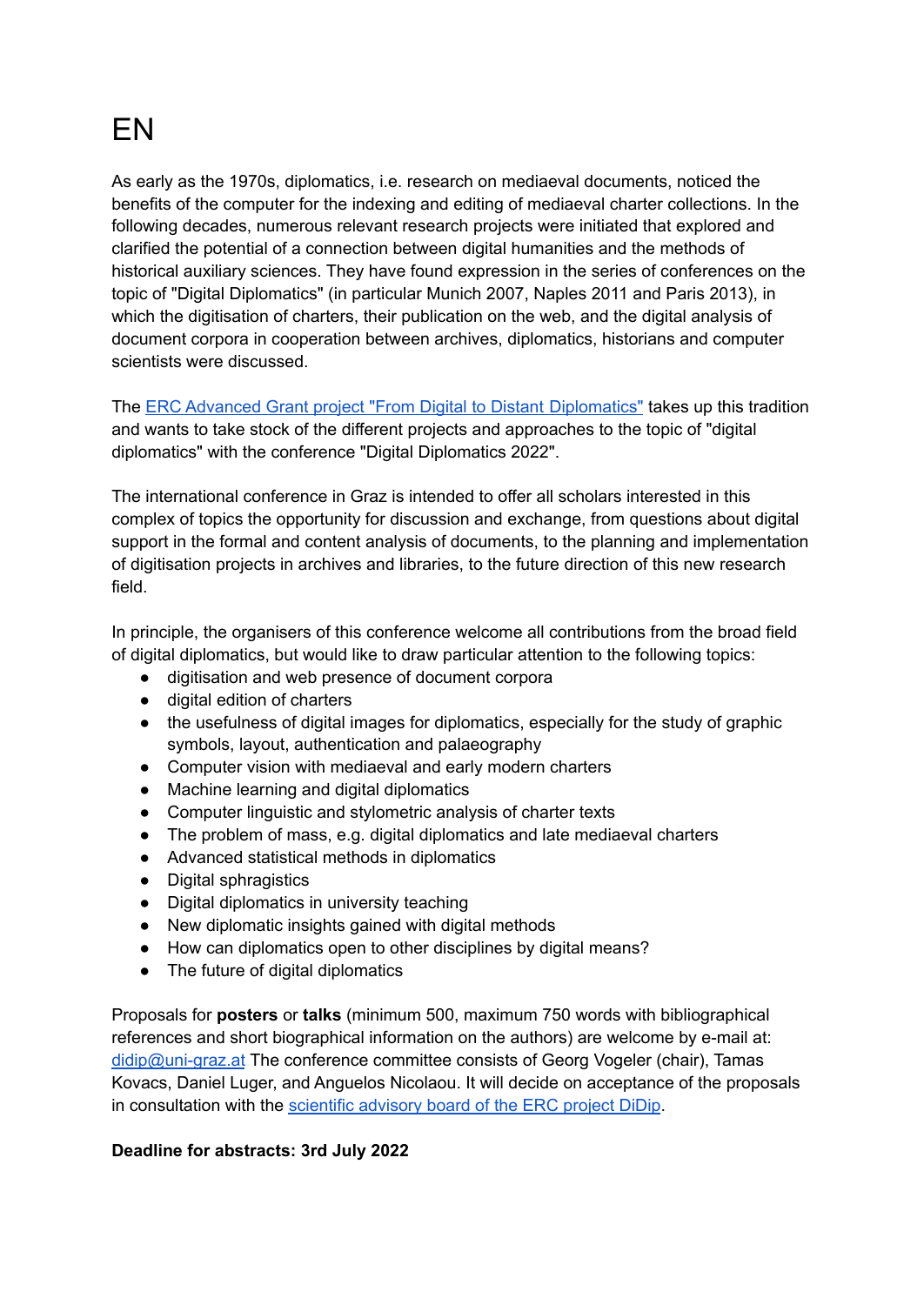In the event of an invitation to speak, the organisers may contribute towards travel and accommodation costs. Please provide an estimate of your support needs with your application.

Presentations should not exceed 20 minutes of speaking time and may be given in English, French, German or Italian.

We plan to publish written versions of the conference papers in the context of the journal "Archiv für Diplomatik, Schriftgeschichte, Siegel- und Wappenkunde" (AfD), which has been published annually since 1956, in a single blind review process. Paper submission is due by end of 2022.

Further information at: <https://didip.hypotheses.org/conference-2022>

## FR

Dès les années 1970, la diplomatique, la recherche sur les documents médiévaux, a perçu l'utilité de l'ordinateur pour la mise en valeur et l'édition de fonds de documents médiévaux. Dans les décennies qui ont suivi, de nombreux projets de recherche pertinents ont été initiés, qui ont exploré et illustré le potentiel d'un lien entre les Digital Humanities et le répertoire classique des sciences auxiliaires de l'histoire. Ils ont notamment trouvé un écho dans la série de conférences sur le thème "Digital Diplomatics" (en particulier Munich 2007, Naples 2011 et Paris 2013), au cours desquelles la numérisation des documents, leur publication en ligne, l'exploitation numérique des corpus de documents ont été discutées dans le cadre d'une coopération entre les archives, les diplomates, les historiens et les informaticiens.

Le projet ERC Advanced Grant "From Digital to Distant Diplomatics" reprend cette tradition et veut, avec la conférence "Digital Diplomatics 2022", faire un état des lieux actuel et plein des différents projets et approches du thème "Diplomatique numérique".

La conférence internationale de Graz doit offrir à tous les scientifiques intéressés par cette thématique complexe l'occasion de discuter et d'échanger leurs points de vue, qu'il s'agisse de questions relatives à l'assistance numérique lors de l'analyse formelle et du contenu des actes, de la planification et de la réalisation de projets de numérisation dans les archives et les bibliothèques ou encore de l'orientation future de ce nouveau domaine de recherche. En principe, toutes les contributions du vaste domaine de la diplomatique numérique sont les bienvenues pour les organisateurs de ce colloque, mais nous souhaitons attirer l'attention sur les thèmes suivants :

- Numérisation et présence sur le web de corpus d'actes officiels
- l'édition numérique des actes
- l'utilité des images numériques pour la diplomatique, en particulier pour l'étude des symboles graphiques, de la mise en page, de l'authentification et de la paléographie
- vision par ordinateur avec des documents médiévaux et du début de l'époque moderne
- Machine learning et diplomatique numérique
- Analyse linguistique et stylométrique par ordinateur des documents officiels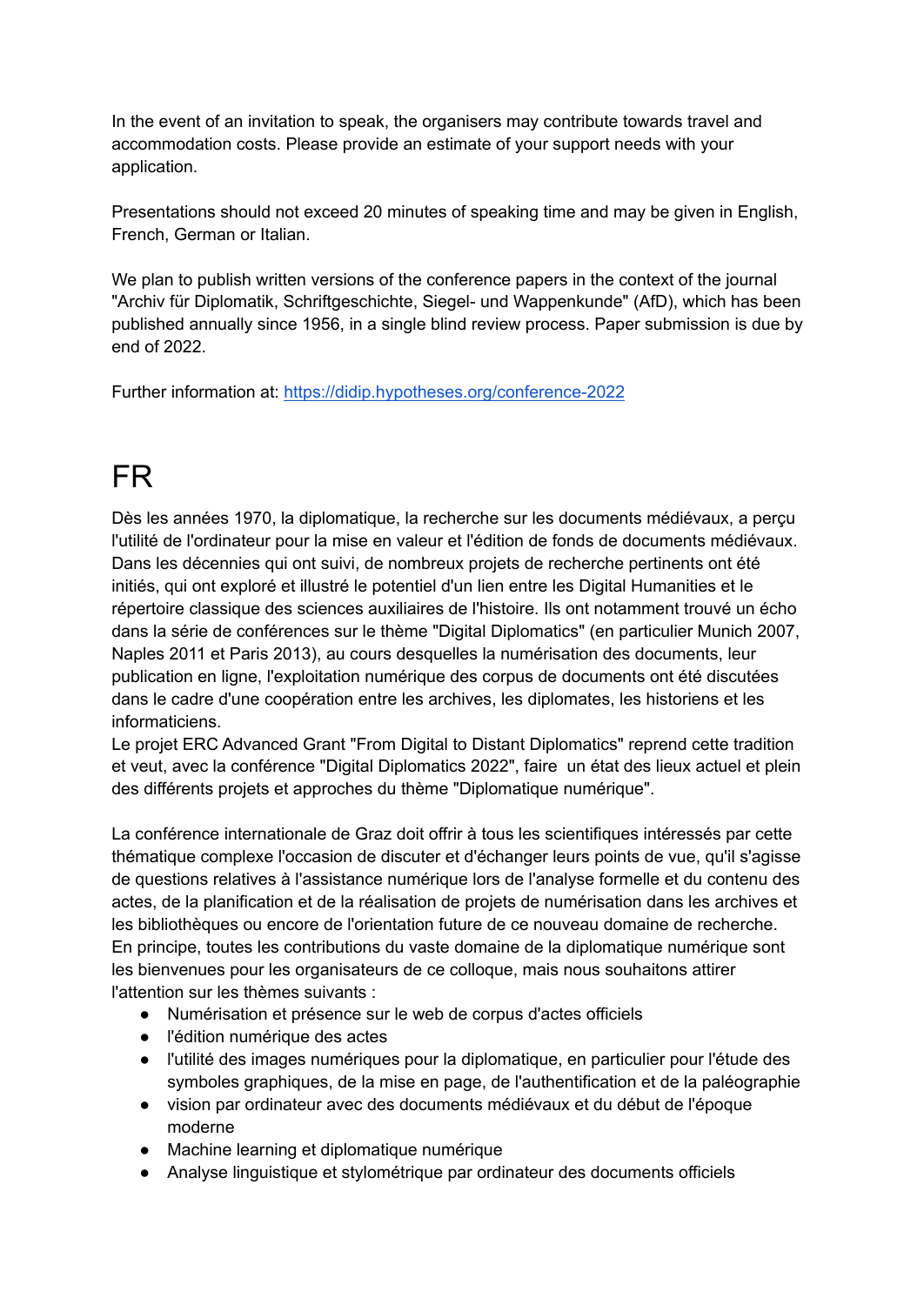- Le problème de la masse, par ex. la diplomatique numérique et les documents de la fin du Moyen Âge
- Méthodes statistiques avancées en diplomatique
- Sphragistique numérique
- La diplomatique numérique dans l'enseignement universitaire
- Nouvelles connaissances diplomatiques obtenues par des méthodes numériques
- L'avenir de la diplomatique numérique

Nous acceptons volontiers les propositions de **posters** ou de **présentations** (minimum 500 mots, maximum 750 mots, avec des indications bibliographiques et une brève biographie de l'auteur) par e-mail à l'adresse suivante :

didip@uni-graz.at

Le comité de la conférence est composé de Georg Vogeler (président), Daniel Luger, Tamas Kovacs et Anguelos Nicolaou. Il décidera de l'acceptation de la proposition en concertation avec le conseil [scientifique](https://didip.hypotheses.org/the-team) du projet ERC DiDip.

#### **Date limite pour les résumés : 3.7.2022.**

En cas d'invitation à la présentation, les organisateurs peuvent contribuer aux frais de voyage et d'hébergement. Veuillez fournir une estimation des besoins de soutien lors de la candidature.

Les exposés ne doivent pas dépasser 20 minutes de temps de parole, ils peuvent être présentés en allemand, anglais, français ou italien.

Il est prévu de publier les versions écrites des contributions au colloque dans le cadre de la revue spécialisée "Archiv für Diplomatik, Schriftgeschichte, Siegel- und Wappenkunde" (AfD), qui paraît chaque année depuis 1956, selon une procédure de révision en aveugle unique. La version écrite des contributions devrait être disponible d'ici fin 2022.

### IT

La diplomatica, cioè la ricerca riguardante forme e funzioni dei documenti medievali, nonché il loro processo di produzione e di conservazione originaria, ha percepito l'utilità del computer per effettuare di essi l'indicizzazione e l'edizione fin dagli anni Settanta. Durante i decenni successivi sono stati avviati numerosi progetti di ricerca che hanno esplorato e chiarito le potenzialità e l'efficacia della connessione tra le *digital humanities* e la metodologia tradizionale delle cosiddette *historical auxiliary sciences*. Molti di essi sono stati presentati proprio nel ciclo di conferenze riguardanti il tema della "Diplomatica digitale" (tenutesi finora a Monaco di Baviera nel 2007, a Napoli nel 2011 e a Parigi nel 2013). In tali occasioni si è discusso riguardo alla digitalizzazione dei documenti storici, alla loro rappresentazione e pubblicazione sul web, all' analisi digitale dei corpora documentali effettuate in collaborazione con archivisti, studiosi di diplomatica, storici e informatici. Il progetto ERC Advanced Grant "From Digital to Distant Diplomatics" scaturisce dal contesto su richiamato e tramite la conferenza "Digital Diplomatics 2022" vuole fare il punto della situazione dei diversi progetti e approcci al tema della "Diplomatica digitale".